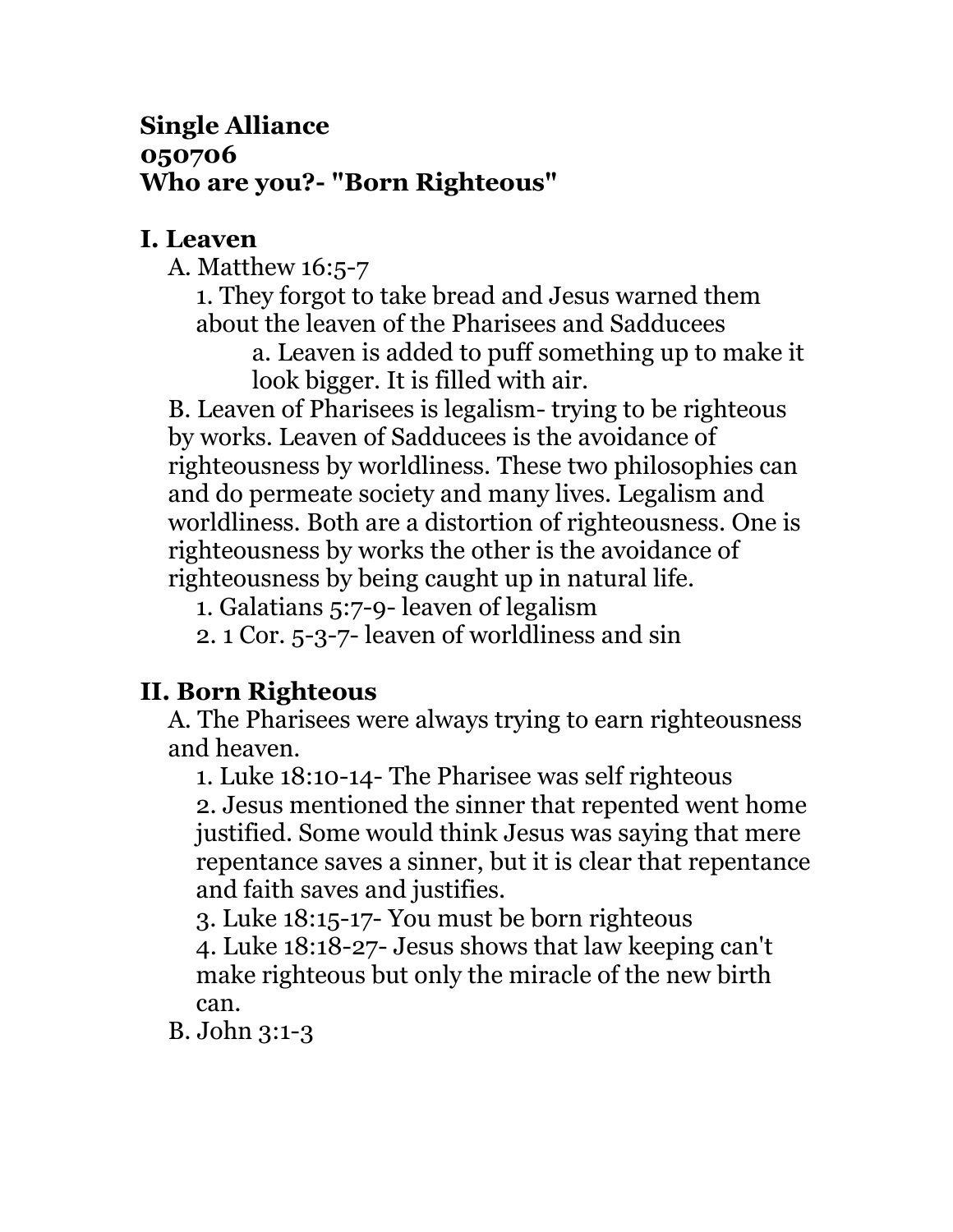### **III. The gift of righteousness**

A. When we were born again we were given the gift of righteousness

1. Romans 5:17

B. Righteousness is both imputed -put on account- and imparted at the new birth

C. Righteousness means "being right". Positionally we have righteousness with God- right standing. But also we were made righteous by the new birth. It was imparted into our spiritual natures. Many do not realize this or believe this.

1. Ephesians 4:24

D. Imparted righteousness means we are just as we ought to be. We ourselves meet God's standard. That is why if you dropped dead right now you would immediately enter heaven. You are qualified for heaven right now!

1. Colossians 1:12

E. God sees the old you dead and buried and you are a new righteous person in Christ!

# **IV. Casting out the leaven**

A. We often feel a void in our natural lives. Our natural lives do not seem to measure up to God's standards. We see that we come up short in our lives so we often add leaven to puff up our lives and make it look fuller.

B. Often we will get into works and try to make our lives right by our own efforts. We perform religion acts to feel better about ourselves and look right to others. We try to heal ourselves, provide for ourselves, try to fix our problems, overcome our weaknesses.

C. Or, we try to fill that void by avoiding the things of God and try to puff up our lives with stuff and the things of the world. There is a problem in our Christian life if we live a worldly life. We do not really believe we are righteous. We